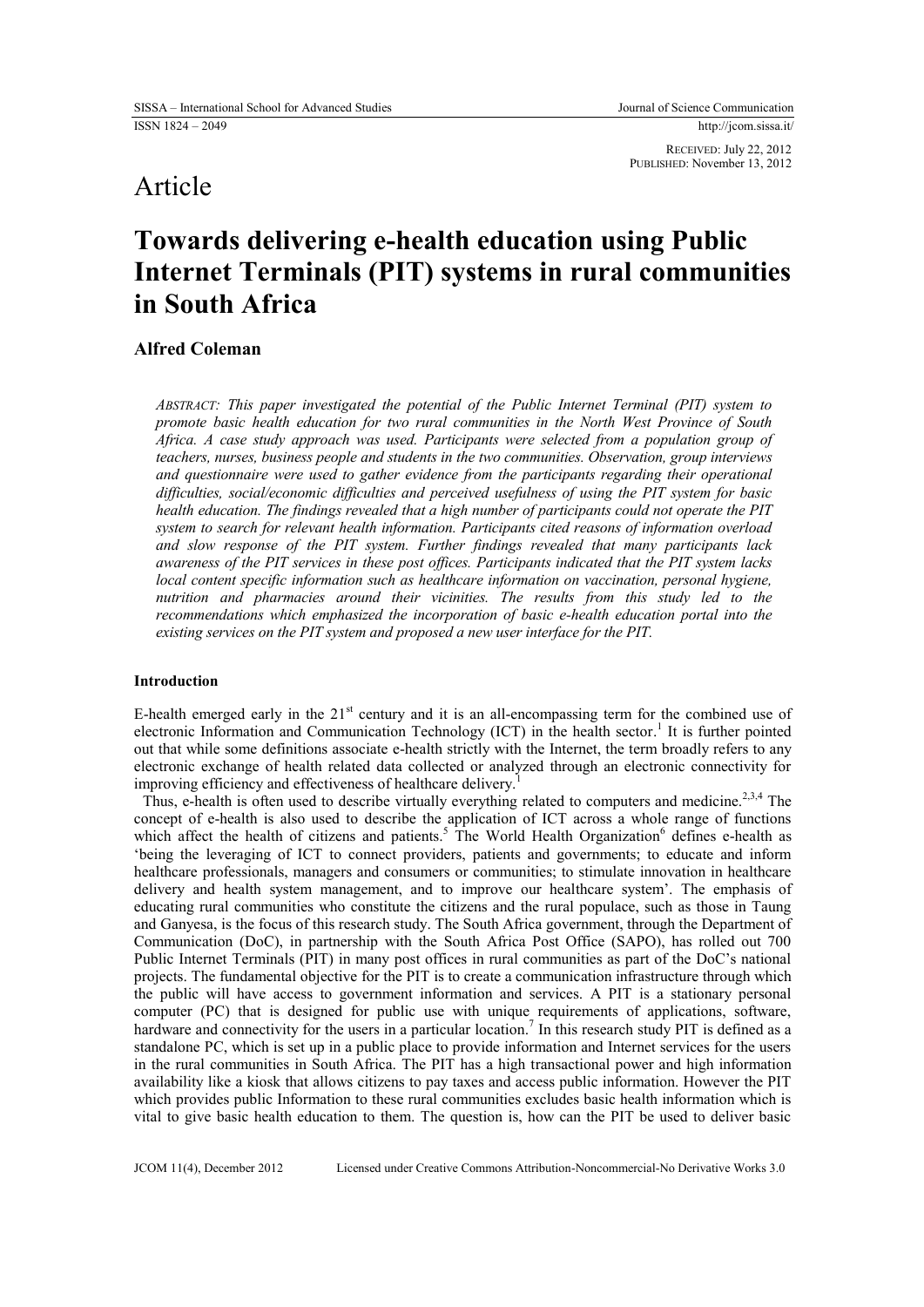health education to rural communities in South Africa? To answer this question, this research paper investigates the potential of the PIT system to promote basic health education and based on the findings proposes specific efforts to integrate health education content into the PIT system and some strategies to direct people to utilize the content.

It is contended that electronic health education provides an opportunity to citizens to access information about alternative approaches to medical treatment.<sup>1</sup> Patients generally get only 10 minutes of face to face time with their physicians but through electronic health education patients can have access to thousands of healthcare Internet sites where they can gain unlimited health information.<sup>2</sup> Providing information to rural communities in Africa for rural health development can best be achieved through information technologies, especially those of electronic network and digital storage,<sup>7</sup> and South Africa's rural communities are no exception.

The purpose of this research paper is therefore to investigate the potential of the PIT system to promote basic health education.

## **Related work**

The conceptualization of the PIT project was based on the pursuit of the DoC's mission statement, which is, "to strive towards a universal service to enable ordinary people to have access, not only to traditional media, but also the convenience of Information Technology". <sup>8</sup> According to the ICT<sup>9</sup> the provision of IT services to rural communities will create a flourishing information society that will improve the quality of life of South Africans and contribute to the economic growth of the nation. The PIT is a type of information kiosk and information kiosk is defined as a small rugged standalone structure which is often used as a news stand or bandstand for commercial enterprise.<sup>10, 11</sup> Rowley further defines a kiosk as a workstation that is specifically designed for public accessibility and it may be a standalone or networked to a larger computer system.

ICT appears to be both a unifying and a divisive force as far as socio-economic factors are concerned. This means that in spite of its advantages, the use of ICT by governments will exclude those who lack access to these services and information or those who do not use them effectively. This situation is often referred to as the 'digital divide'.12,13 However, it is asserted that an information underclass cannot be defined in terms of "have and have-not" access without including both socio-economic factors such as low income, low level of education, and lack of technology skills; and socio-personal factors like low level of awareness, interest and acceptance of ICT usage.<sup>14,15</sup>

Again, Norman<sup>16</sup> points out that the use of any device or tool is underlined by among others, the mental or conceptual model of the user. According to Norman, this is a usability challenge. Another factor that influences the use of ICT is local acceptability. Nielson<sup>17</sup> defines acceptability in terms of both practical and social acceptability. Social acceptability is implicitly concerned with whether or not a system's intended users and other stakeholders think that the system is a legitimate, worthwhile or ethical use of resources, regardless of how well it works by other criteria; while practical acceptability, is defined in terms of utility, usability, cost, compatibility and reliability.<sup>1</sup>

## **Methods**

In order to address the purpose of this study without sacrificing the relevance, a qualitative research strategy was used. A case study design was then applied. Olivier<sup>18</sup> states that the ability to collect a variety of information from case studies is, in fact, one of the major strengths of a case study method.

#### *Setting*

The research study was conducted in two rural communities, Taung and Ganyesa in the Bophirima Region of the North West Province in South Africa. These two communities were selected because the context and characteristics of the two rural communities are similar to all other rural communities in South Africa in terms of health care needs and geographic position of the two communities. Again these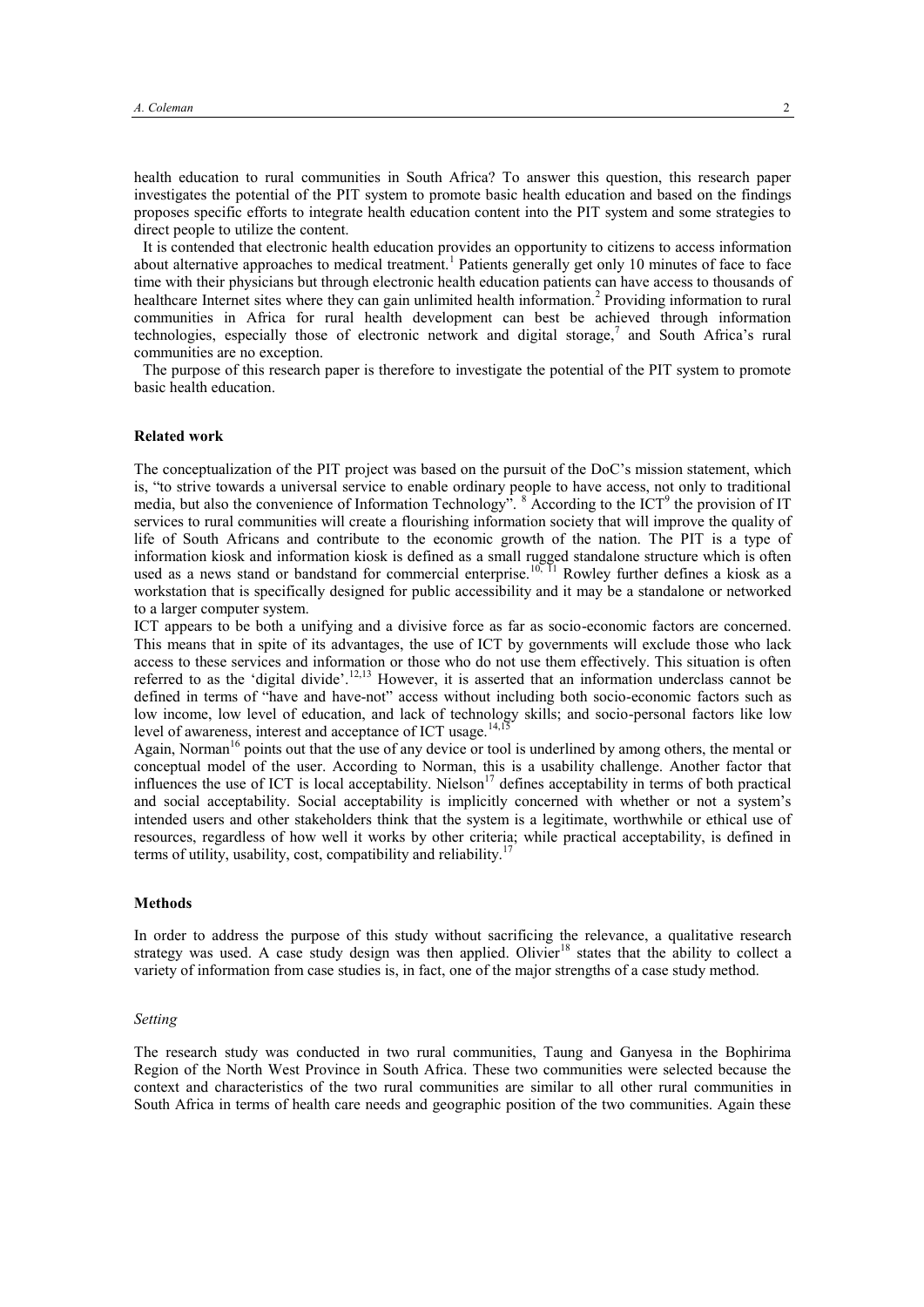two communities were selected because the population demographics (teachers, nurses, business people and students) found in these two communities can be found in all the rural communities where the 700 PIT workstations have been installed. The post office found in each of these villages hosts a PIT system as seen in figure 1 below.



**Figure 1.** PIT at Taung Post office.

## *Selection of participants*

Purposive sampling was applied to select participants for this study from both Taung and Ganyesa. The participants were selected based on their relevance to the research study. The participants who were selected from the population of teachers, nurses, business people and students were chosen because they could read and write within the rural communities. There were 5 participants selected from each community, making a total of 10 participants. The participants were initially approached telephonically to seek their readiness to participate voluntarily in the research. The total number of 10 participants who were reached heuristically volunteered to participate in the research. This means the participants were selected from a population group of teachers, nurses, business people and students. The participants were 60% males and 40% females with demographic characteristics indicate in the table below.

| Age       | Frequency | Percentage |
|-----------|-----------|------------|
| $21 - 30$ |           | 20         |
| $31 - 40$ |           | 30         |
| $41 - 50$ |           | 30         |
| $51 - 60$ |           | 10         |
| $60+$     |           | 10         |
| Total     | 10        | 100        |

**Table 1.** Participants demographics.

The table above shows the age distribution of the participants. The information from the table indicates that a clear majority of the participants [60%] are 31 years and above.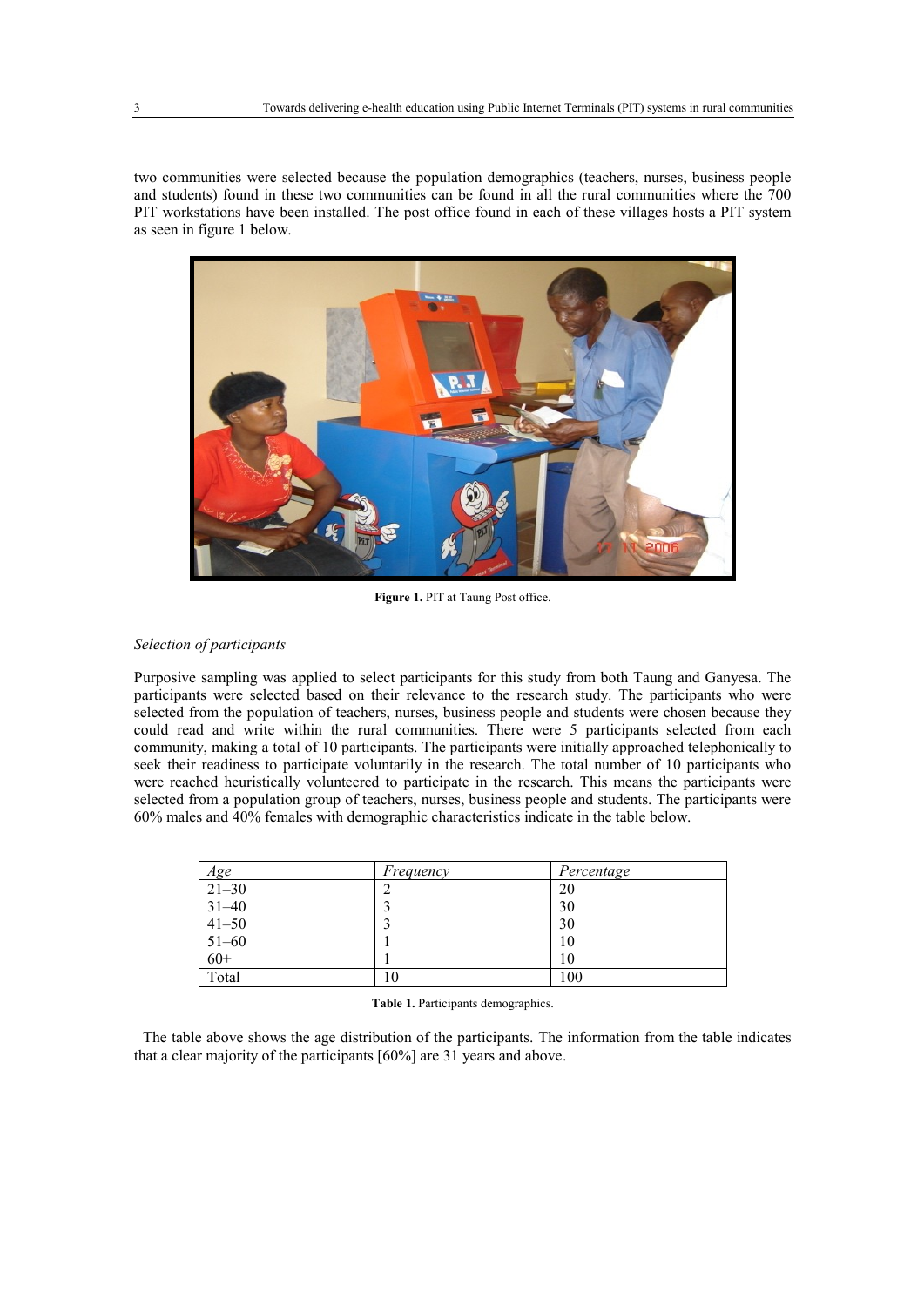## *Data collection tools and process*

The main data collection tool that was applied in the study was observation, which was supported by group interviews and questionnaires. A total number of 5 people in each village were observed while performing a task on the PIT system. The same set of 5 people were interviewed and later requested to complete a questionnaire (each participant completed one questionnaire).

The table below indicates the number of participants and the instrument applied in each village.

| Data collection |                |                |               |
|-----------------|----------------|----------------|---------------|
| Instruments     | Taung          | Ganvesa        | <b>Number</b> |
| Observation     | 5 Participants | 5 Participants | $N=10$        |
| Interviewed     | 5 Participants | 5 Participants | $N=10$        |
| Ouestionnaire   | 5 Participants | 5 Participants | $N=10$        |

**Table 2.** Data collection instruments and participants.

## *Observation*

Each participant was given 20 minutes to use the PIT. A test was conducted whereby each participant was expected to perform a task on the PIT within a period of 20 minutes. The purpose of the task was to determine the operational difficulties experienced by users when using the PIT system. The task stated below was given to the participants to perform:

*Find a government website on HIV/AIDS and request for a support centre to be built in your community.* The test/task was monitored in a form of direct observation by the researcher and a video and audio recording were used to capture data. A microphone was placed at the front of the computer to capture the user's voice and comments as each participant performed the task. The focus of the camera was on the monitor of the PIT computer. The direct observation was supplemented by brief handwritten notes by the researcher, and the video recorder was used for retrospective analysing and reviewing of the gathered information. In order to reduce anxiety among the participants, the participants were informed about the purpose of the research and the tasks were performed in an informal relaxed atmosphere. By adopting a task-based approach in gathering the data, the main focus of the task, as mentioned above, was to determine the operational factors which influence the participants when using the PIT system to search for health information and other government services.

## *Interviews*

The same set of participants (5) who performed the task on the PIT system was further interviewed. The purpose of the interview was to solicit answers to socio-economic difficulties of using the PIT for basic health education. Participants answered the question: "What socio-economic challenges prevent you from using the PIT for government services and information?".

All interviews were transcribed in Microsoft Word format and extensive notes were taken. Interview transcripts and notes were analysed systematically through iterative and repeated reading of the transcripts. This made it possible to gain an increasingly profound understanding of each interviewee's viewpoints and perspectives.

#### *Questionnaire*

The same set of participants was given questionnaires to elicit participants' perception about the usefulness of the PIT system in their communities. Out of the ten questionnaires given to the participants eight were returned. One participant claimed to have misplaced her questionnaire while the other participant claimed to have forgotten his questionnaire at home.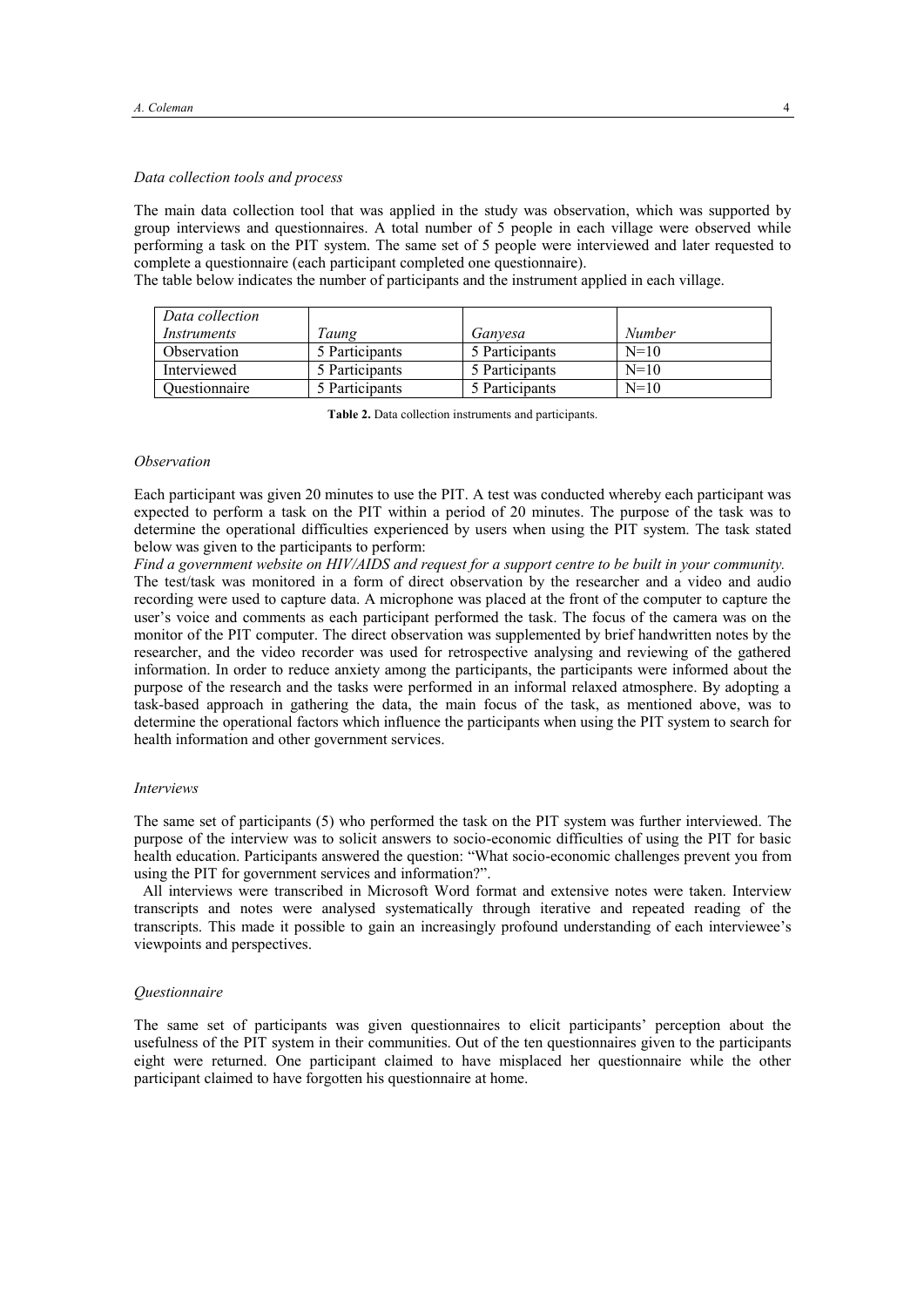## *Data analysis*

The data collected from the participants were analysed manually through the use of open coding approach. The aim of the analysis was to understand the various constitutive elements in the data through an inspection of relationships between concepts, constructs and variables and to see whether there were any patterns or trends.<sup>19,20</sup> To make the analysis simple and manageable the data were broken down into smaller units with each of the units arranged under an appropriate and specific theme. Themes were categorized under the headings: operational difficulties, socio-economic difficulties and perceived usefulness of the PIT system.

## **Results**

The main purpose of this research paper was to investigate the potential of the PIT system to promote basic health education among the people in Taung and Ganyesa communities.

The findings are summarized under the following headings: observation results, group interview results and questionnaire results. Each of these headings is discussed in detail in the following paragraphs.

## *Observation results*

The results of the direct observation of the participants as they performed the task were found to be as follows: 80% of the participants from the two communities could not perform the task of finding a government website on HIV/AIDS nor request for a support centre to be built in their community. The following difficulties were cited by participants as the reasons for their inability to perform the task on the PIT system:

- Overload of information on the website of the PIT system;
- The use of inconvenient language (not the mother tongue) on the website;
- The slow response of the PIT system; and

The absence of an appropriate conceptual model.

Each of the above stated difficulties is discussed below.

## *Overload of information on the website of the PIT system*

One of the problems that many of the participants faced when they were introduced to the initial page of the PIT website was the inability to distinguish between relevant and irrelevant information presented. The participants indicated that there were so much information and many hyperlinks on the user interface that they did not know where to start from. A direct quote from Participant 1:

*"I am confused with all these icons and I don't know what is what"*.

The observation showed that the few experienced participants tended to ignore the general information on the PIT interface and rather concentrated on pop ups on the interface. The inexperienced participants found it difficult to recognize hyperlinks and separate them from plain text. The inexperienced participants read all the text from the top to the bottom of the webpage.

## *The use of inconvenient language (not the mother tongue) on the website*

The participants further indicated that they did not understand the language on the website and one of the participants stated:

## *"I don't understand this English; it is too deep for me".*

Participants from both Taung and Ganyesa could not understand the language on the website of the PIT system. The use of terminologies on the website proved to be one of the participants' difficulties when they attempted to find and utilize the services on the PIT system. This also includes the use of bureaucratic language which is found to be an obstacle to the user.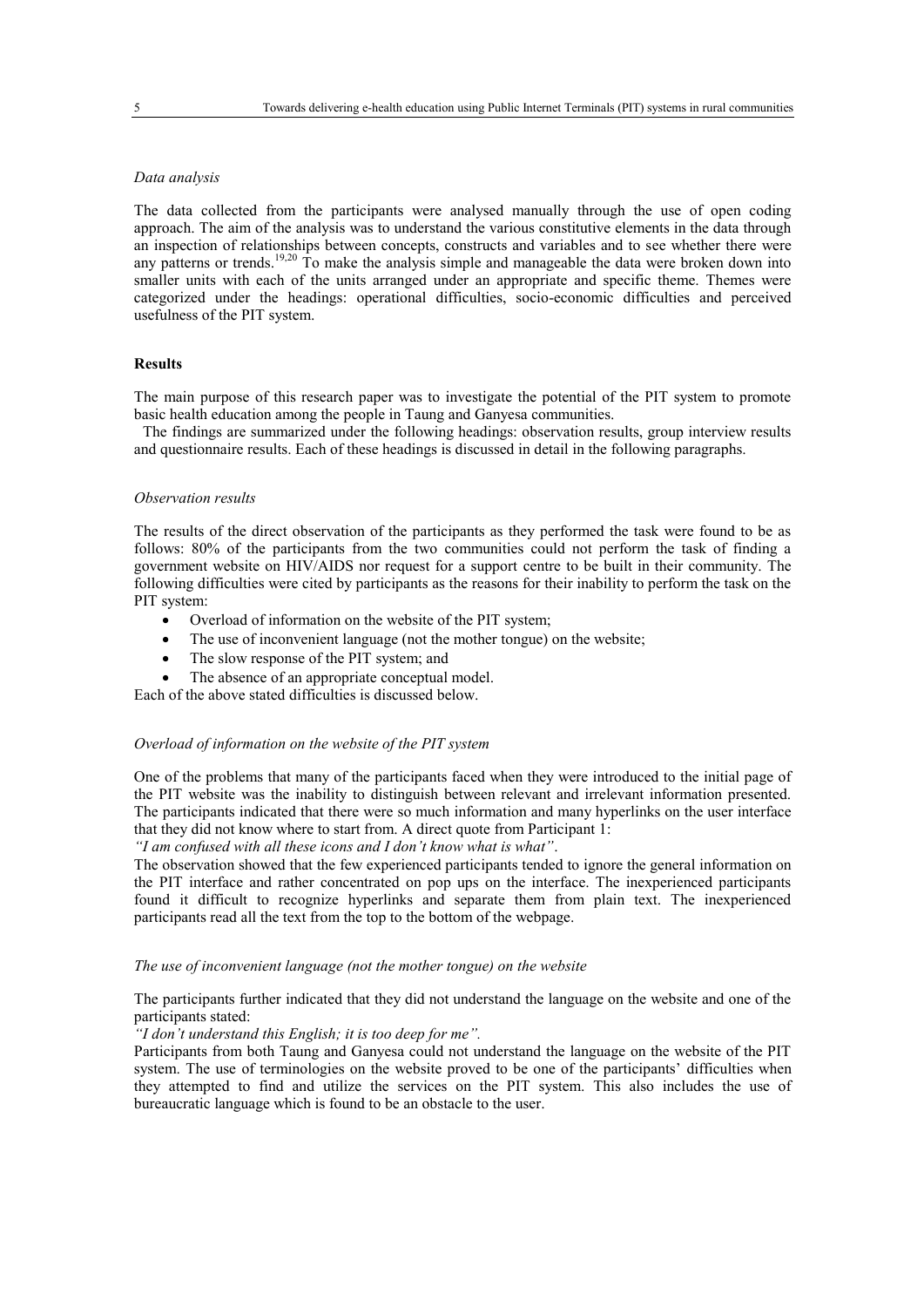## *The slow response of the PIT system*

Participants commented that the PIT system was too slow to open up a new webpage for them and delayed them from performing the task on time. In some instances when no responses were received within an adequate time, frustration set in and participants started performing other tasks such as highlighting other hyperlinks. Some participants even began to question their own actions by blaming themselves for the error that had occurred.

## *The absence of an appropriate conceptual model*

The task also revealed that many of the users found it difficult to operate the PIT machine. This was caused by their lack of knowledge regarding the use of computers. Since many of the participants were inexperienced and first time users of the PIT they found it difficult to properly manage the task on the PIT system.

## *Group interview results*

The group interviews solicited answers to the question:

*What socio-economic challenges prevent you from using the PIT for government services and information?* 

The participants provided the following response:

*Lack of awareness of the various services that the PIT can offer to the community.*

The findings showed that 70% of the participants visit their local post office three times or more per week. However, many of the participants who visit the local post office have never used the PIT system because they are not aware that a PIT system is located in their post office for Internet usage which can offer information on government and healthcare services. Few participants acknowledged the presence of the PIT system in their post office, but indicated that the PIT system lacks local content specific information such as healthcare information on vaccination, personal hygiene, nutrition and pharmacies around their vicinities. Furthermore, participants indicated (in their responses during the interviews) that the major factor hampering them from using the PIT system is the lack of direct webpage which deals with direct health issues. Below is a direct quote from Participant 2:

*"Had there been a webpage relating to health I could have got it easily".*

Additionally, lack of confidence was cited as a hampering factor as well as the fear of technology. Participants further indicated that they lack ICT skills, confidence and fear of technology.

## *Questionnaire results*

The same set of participants was given questionnaires to establish participants' perception about the benefits a PIT system can offer to their community.

The following were stated by participants as some of the perceived benefits the PIT system can offer to their communities if used.

- Assist the community members to search for jobs;
- Link the community to the outside world;
- Help their children's education;
- Help them obtain relevant government information; and
- Obtain basic health information if available.

However, the participants cautioned that these benefits can be realized if the PIT services were extended to include basic health education in their mother tongue, which is "Setswana".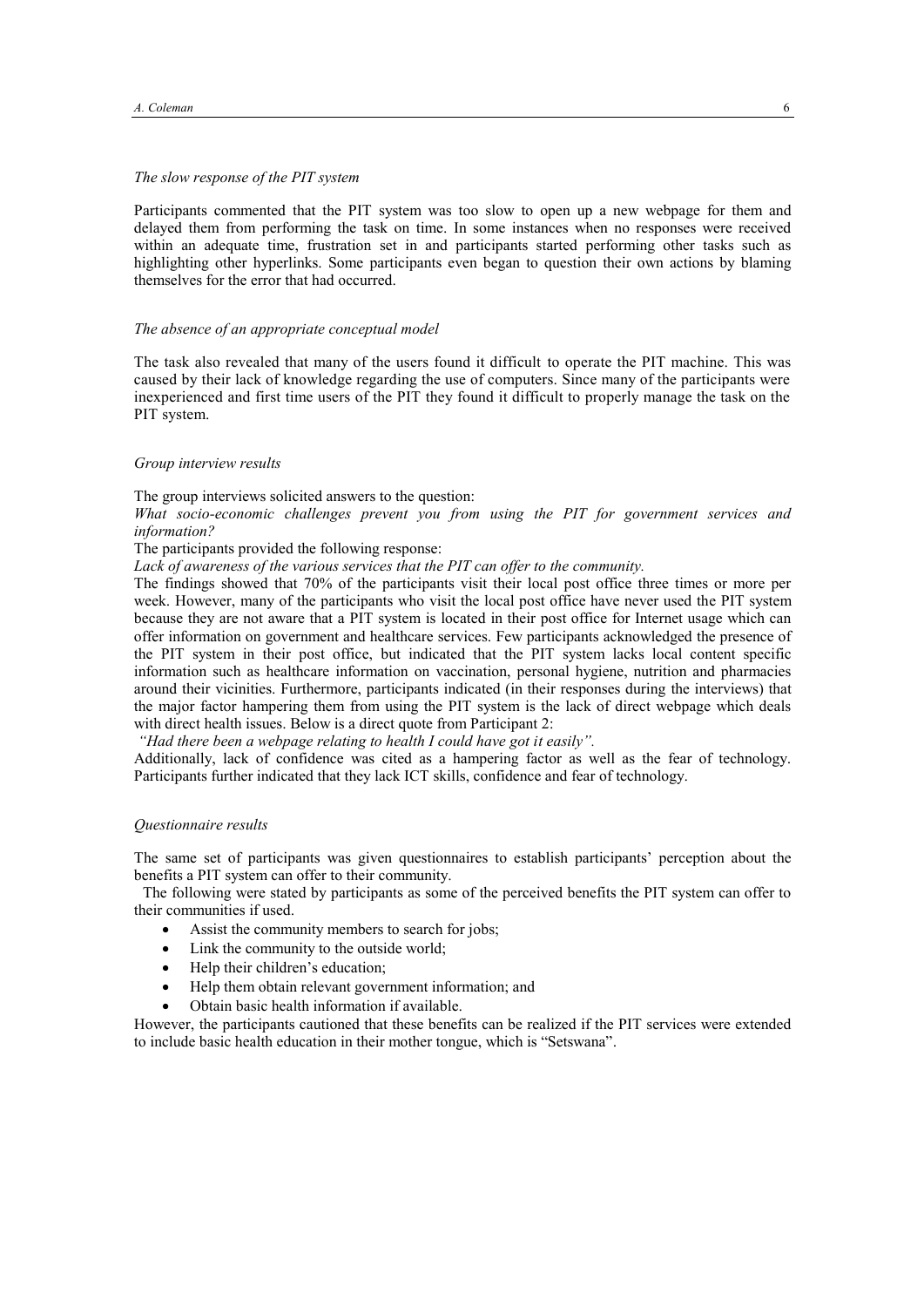## **Discussion**

#### *Operational issue*

The commonly observed operational issue of the PIT included overload of information on the webpage of the PIT system, the use of language which is not familiar (not the mother tongue), the slow response of the PIT system and the absence of an appropriate conceptual model.

Overload of information on a webpage could be a usability problem which describes the efficiency of the interface (can the interface be used in a timely manner?) or the users' lack of awareness about where the desired information or services are stored on the webpage. The main factor which hinders the use of Internet kiosks is users' lack of awareness about where the desired information or services are stored on the webpage.<sup>21</sup> This means that when an individual user visits a website, he/she is presented with a fixed set of choices and it is only by stepping through the offered choices and conforming to the prescribed organization of the webpage that the user can reach the document that he/she desires.<sup>27</sup> This overload and navigation problem requires computer skills and experience,<sup>23</sup> which many of the people in the rural communities of Taung and Ganyesa may not possess.

Furthermore, many participants found it difficult to read and understand the English language and terminologies displayed on the interface of the PIT system. A project "hole in the wall" in India succeeded in twenty-two rural villages, partly because the website for the children provided understandable language, interesting subjects, entertaining and easy to read programmes when it was first introduced in the villages.<sup>24</sup>

Therefore, the web interface of the PIT must have an alternative local language, Setswana, and to the extent possible, be visually oriented and interesting to the local people. Information displayed must be meaningful and relevant to the local community people.

Many of the participants were inexperienced and first time users of the PIT and therefore, found it difficult to properly manage the task on the PIT because of navigation difficulties and the website environment. It is pointed out that in an unfamiliar website environment such as the PIT, users are confronted with a lack of plan of action which will enable them to navigate through the website.<sup>21</sup> Norman<sup>16</sup> further explains that the operation of any device, whether it is a can opener, a power generating plant or a computer system, is learned and used more readily if the user has a good conceptual model about that device. To be able to resolve the problem of navigation difficulty and way finding in the web environment, the user should possess an appropriate conceptual model of the website. To this end, it requires that the principle of operation be observable and that the visible parts of the device must reflect the current state of the device in a way that is consistent with the mode.<sup>16</sup> Therefore, in order to ease the mental activities of the user, colour, font, and graphics must be used as way finding cues.<sup>2</sup>

## *Socio-economic issues*

Lack of awareness was cited as the major social factor which prevents the participants from using the PIT despite their regular visits to the post office. It was also evident that the lack of ICT skills and confidence contributed to the prevention of the usage of the PIT. This finding indicates that a lack of awareness can contribute to digital exclusion of any individual or community.

This lack of awareness of the community members indicates that the placing of the PIT workstations in these post offices were done without the involvement of the community members. Introducing ICT into rural areas without adequate consultation with the local communities is likely to fail in achieving the objectives for setting up the ICT infrastructure.

## *Perceived usefulness of the PIT system*

Despite the fact that many of the participants were unaware of the presence of the PIT system in their post office, they responded through the questionnaires that it would benefit their communities. This expresses the social acceptance of the PIT system by the communities. The value of ICT should be found in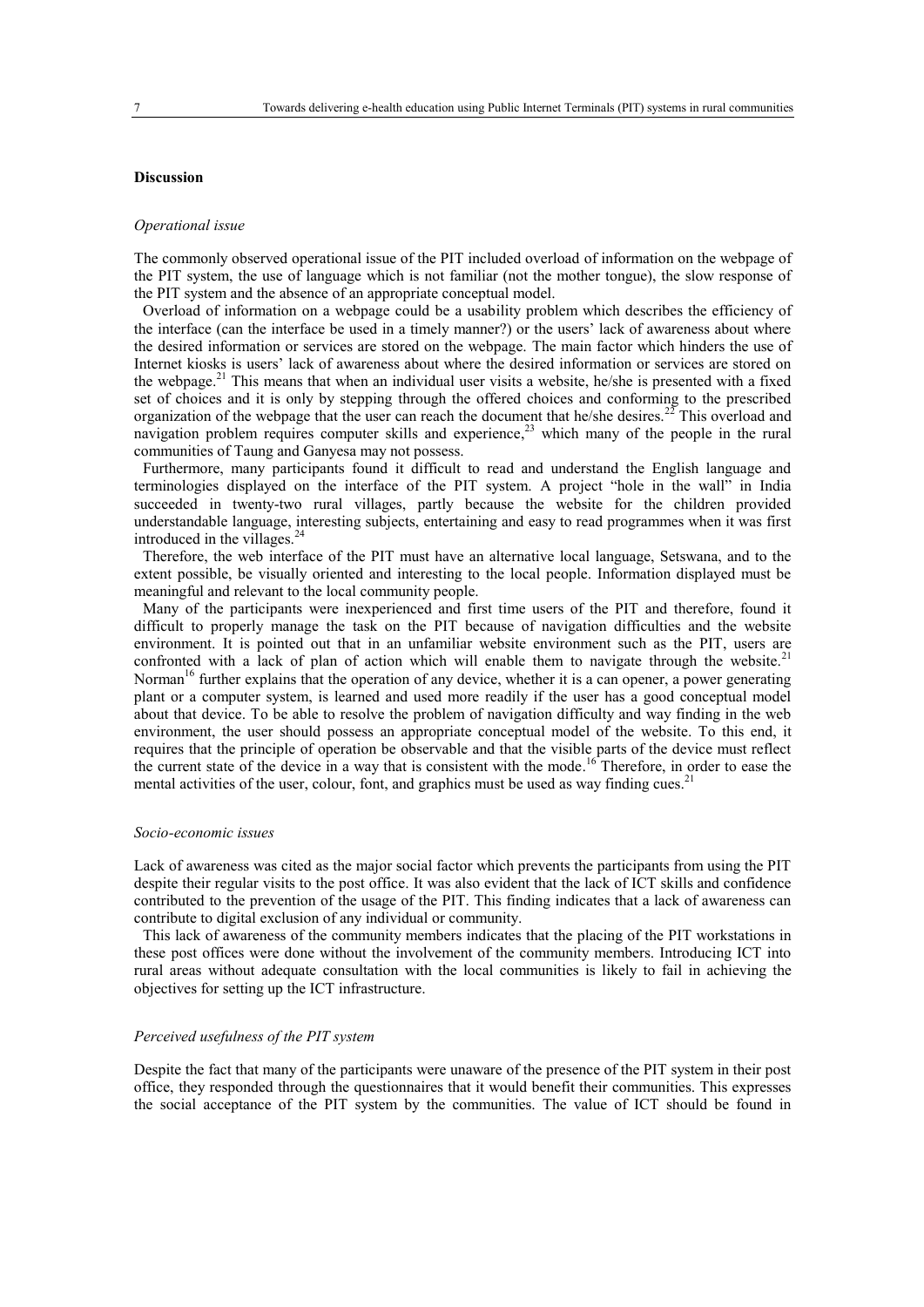community-owned activities and community space where issues of importance to the community are addressed. This implies that for the PIT system to be acceptable and useful to the communities of Taung and Ganyesa, it should contain issues that are of value to these communities. These issues of value as the communities have already indicated include the delivery of basic health education to the rural communities through the PIT system.

## **Recommendations**

## *Incorporation of basic e-health education portal into the existing services on the PIT system*

The current existing PIT system offers services like e-mail, sms, Internet, educational and business services. In order to deliver basic health education to the communities, it is recommended that the PIT services be extended to include basic-health education, sector specific information, training services and other local contents on the PIT system. The PIT interface should also have information presented to the communities in their local language. A PIT model that the researcher has proposed to embrace the extended basic health education service is indicated in figure 2.



**Figure 2.** Extended PIT Model.

To be able to sustain basic health education to the rural communities through the PIT system, the North West Health Department needs to create a health portal which the community people can always see on the PIT screen as the initial interface whenever they visit the PIT. A typical example of such a portal that can meet the needs of the people in Taung and Ganyesa is a model that has been designed by the researcher and labelled North West Health Portal is illustrated in Figure 3 below. The portal will have sections like "My Health" which will host information on babies and children's immunization and other health improvement information. Other sections of the portal will also provide education on "My Life Style" which will deal with information on nutrition, exercise, basic personal hygiene, drugs and alcohol; "My Environment" where the community members can obtain information about the pharmacies, clinics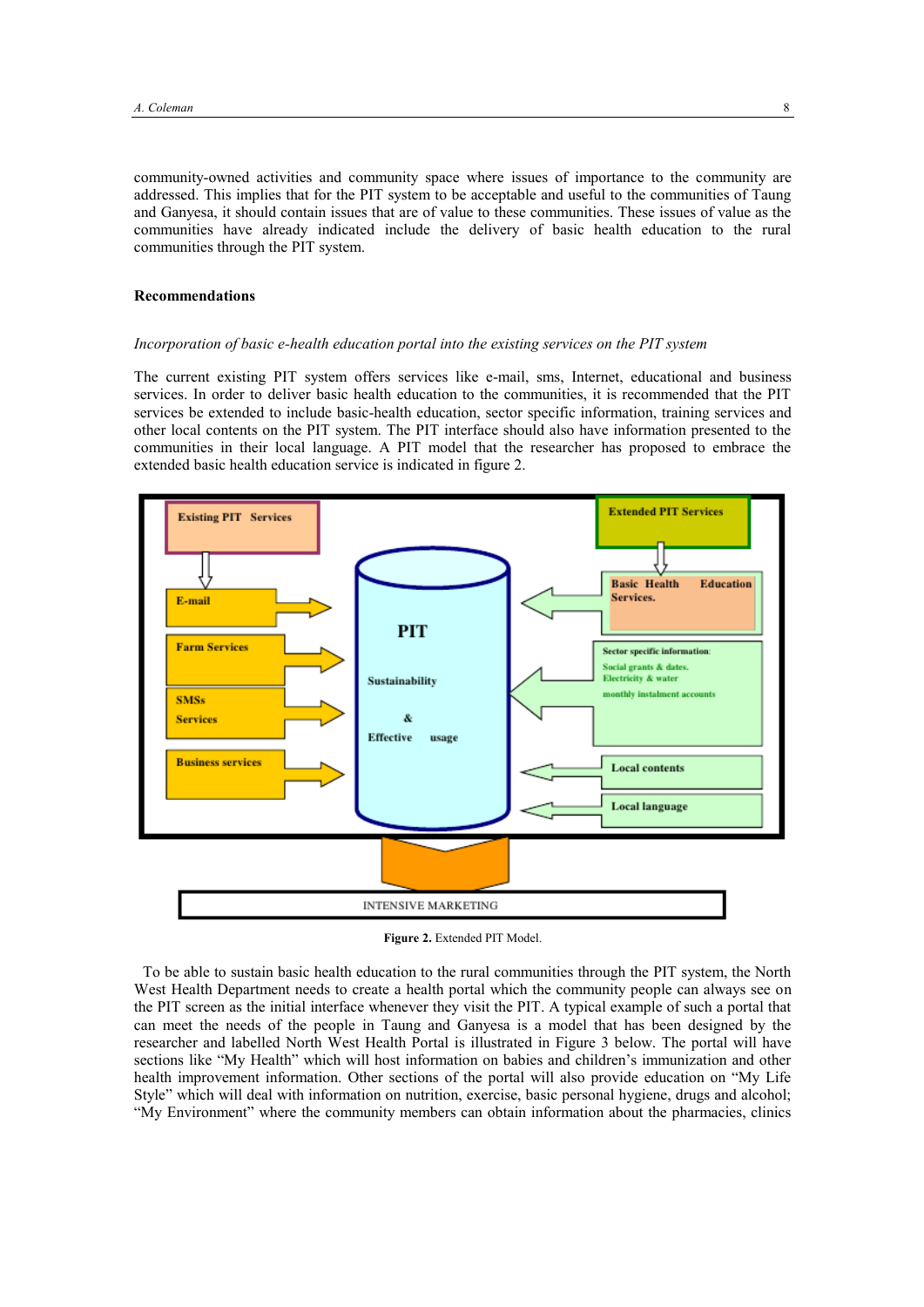and hospitals within their vicinity, safety and risk information regarding chemical and biological threats found in their environment; "Health Problems" which will provide education on prevention of common diseases like HIV/AIDS, STDs, influenza and other infectious diseases. The other sections which are "Care For Me" and "Health in the North West" will provide education on patient safety, government health policies and new health programme initiatives in the province. The adoption of such a portal in rural areas like Taung and Ganyesa will have the potential to promote basic health education among the community members. Figure 3 illustrates the proposed portal on the PIT system.



**Figure 3.** Proposed North West Health Portal.

This health portal is then set to interact with a Provincial health database where health information can be transported to the portal. Such communication can use an appropriate transport protocol, such as HTTP for Internet communication and TCP for intranet communication for sending messages. An HL7 messaging standard can be adopted as the messaging standards for the health information transmission.

The next paragraphs discuss other recommendations which are essential strategies to direct the people to use of the PIT system in these rural communities.

## *Strategies to direct people to utilize the PIT in rural communities*

**The use of local Setswana language.** The findings revealed that some of the participants from both Taung and Ganyesa could not understand the language on the webpage of the PIT system. It is therefore, recommended that information stored on the portal be made more relevant to the local users by adding an alternative local language, Setswana, to the interface of the PIT system and to the extent possible, be visually oriented. Information stored in the server must not only be meaningful and relevant to the local community people but should also display other issues that are essential and of interest to the community as shown in Figure 3.

**Create awareness of the PIT and the e-health portal.***.* One of the major findings was the lack of awareness of PIT services among the participants of Taung and Ganyesa. It is therefore, important that the availability/existence of the PIT system and its services (health portal) and usefulness be marketed to the community members. This can be done through various media such as local radio stations, local tribal meetings and other workshops in a bid to increase visibility and awareness of the PIT system. Attempts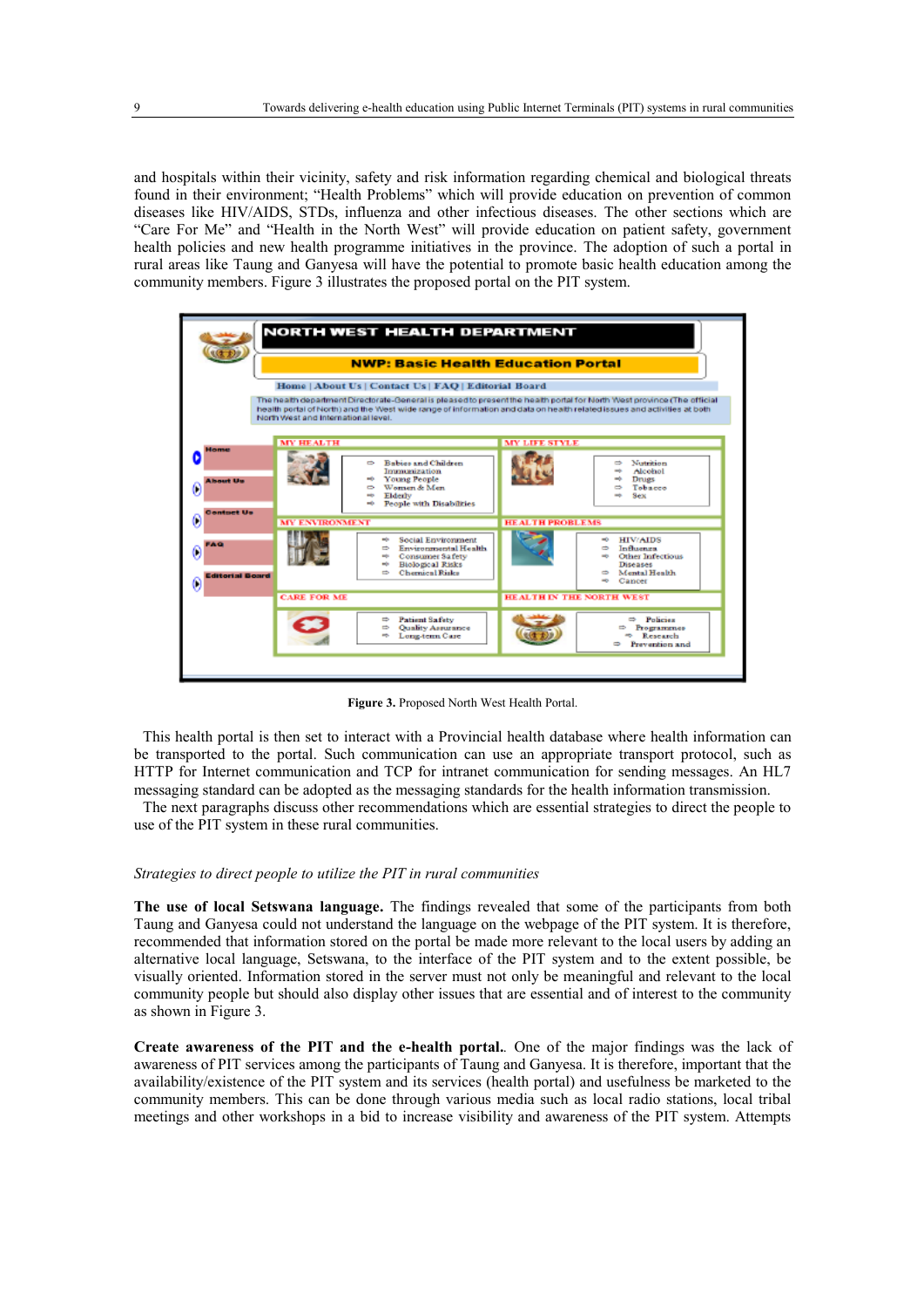can also be made through partnerships with the chiefs to allow representatives from DoC and SAPO to give presentations about the usefulness of the PIT and its services to the local community people during traditional tribal meetings.

**Training of community members.** Another problem which became evident during the study was the inability of the participants of both Taung and Ganyesa to operate the PIT machine. This is due to the lack of ICT skills of the participants. Thus, it is recommended that training be given to the local community members to assist them in the use of PIT and the e-health portal. This can be done by appointing a trained human assistant or any trained computer user(s) in the community. It is also suggested that SAPO should employ a human assistant for each community who will assist people who may encounter difficulties when accessing information from the PIT system.

**Promote local ownership of the PIT and the e-health portal.** Participants indicated their acceptance of the PIT system in both the Taung and Ganyesa communities, and for them to be effectively involved in the usage of the PIT system, it is recommended that any new application or program introduced on the PIT system must be done in collaboration with the local community people through the community leaders. It is equally recommended that programmes must reflect the needs of the communities. Communities like Taung and Ganyesa will highly accept programs that give them information on social grants and the days of payment of such grants and pension funds, and medication supply to the elderly.

## **Conclusion**

The results from this study have provided three major contributions to the field of e-health. Firstly, the results from the study indicate that a need exists for the PIT services to be extended to include a community basic health education portal to educate the community members on basic health issues and to allow them to access health services and information. Secondly, a model (Figure 2) has been designed to illustrate how the extended services can be incorporated into the existing PIT system. The interface of the extended PIT system is depicted in Figure 3. Thirdly, recommendations for the sustainability of the PIT system have been provided. These include the need to create community awareness of the PIT through the local chiefs and community radio stations, train community members in ICT skills and in the usage of the PIT and to promote local ownership of the PIT through partnership with the local communities.

These recommendations and the model are to promote basic health education in these rural communities and to assist any other communities which experience difficulties in accessing basic health education and information. Although this study has a limited number of participants, the findings were unexpected, and therefore, of interest to those who intend to implement online basic health education initiatives in rural communities.

## **Notes and References**

- 1 P.J. Harrison and A. Lee (2006), *The Role of E-Health in the Changing Health care Environment*, *Nursing Economics* **24**: 6–283.
- 2 J. Deluca and R Enmark (2000), *E-health: The changing model of healthcare*, *Frontiers of Health Services management* **17**(1): 3–15.
- <sup>3</sup> T. Kind and T. Silber (2004), *Ethical issues in pediatric e-health*, *Clinical Pediatrics* **43**(7): 593–599.
- 4 S. Kwankam (2004), *What e-Health can offer?*, World Health Organization, *Bulletin of the World Health Organization* **82**(10): 800–802.
- <sup>5</sup> ERISA European Regional Information Society (2004), *A Guide to eHealth Applications for Regions*, IANIS, www.janis.net.accessed:10/5/2009.
- <sup>6</sup> WHO World Health Organization (2003), *e-Health Report by Secretariat*, 58th World Health Assembly A58.
- <sup>7</sup> M.D. Karcher (2001), *Public Internet Kiosks offer web access, Leatherneck* **84**(11): 80–83.
- <sup>8</sup> DoC Department of Communication (2003), *Public Internet Terminals (PIT)*,
- [http://www.doc.gov.za/PIT\\_Sumy.htm,](http://www.doc.gov.za/PIT_Sumy.htm) accessed: 18/08/2006.
- 9 ICT charter (2004), *ICT Empowerment Charter: Working Group Research Unit*, [http://www.ictcharter.org.za,](http://www.ictcharter.org.za/) accessed 13/10/2006.
- <sup>10</sup> G. Morris, T. Sanders, A. Gilman, S.J. Adelson and S. Smith (1995), *Kiosks: Technological Overview*, Los Alamos CIC-3: LA-UR-95-1672.
- <sup>11</sup> J. Rowly (2000), *Loyalty Kiosks: Making loyalty cards work*, *British Food Journal* **102** (5): 390–397.